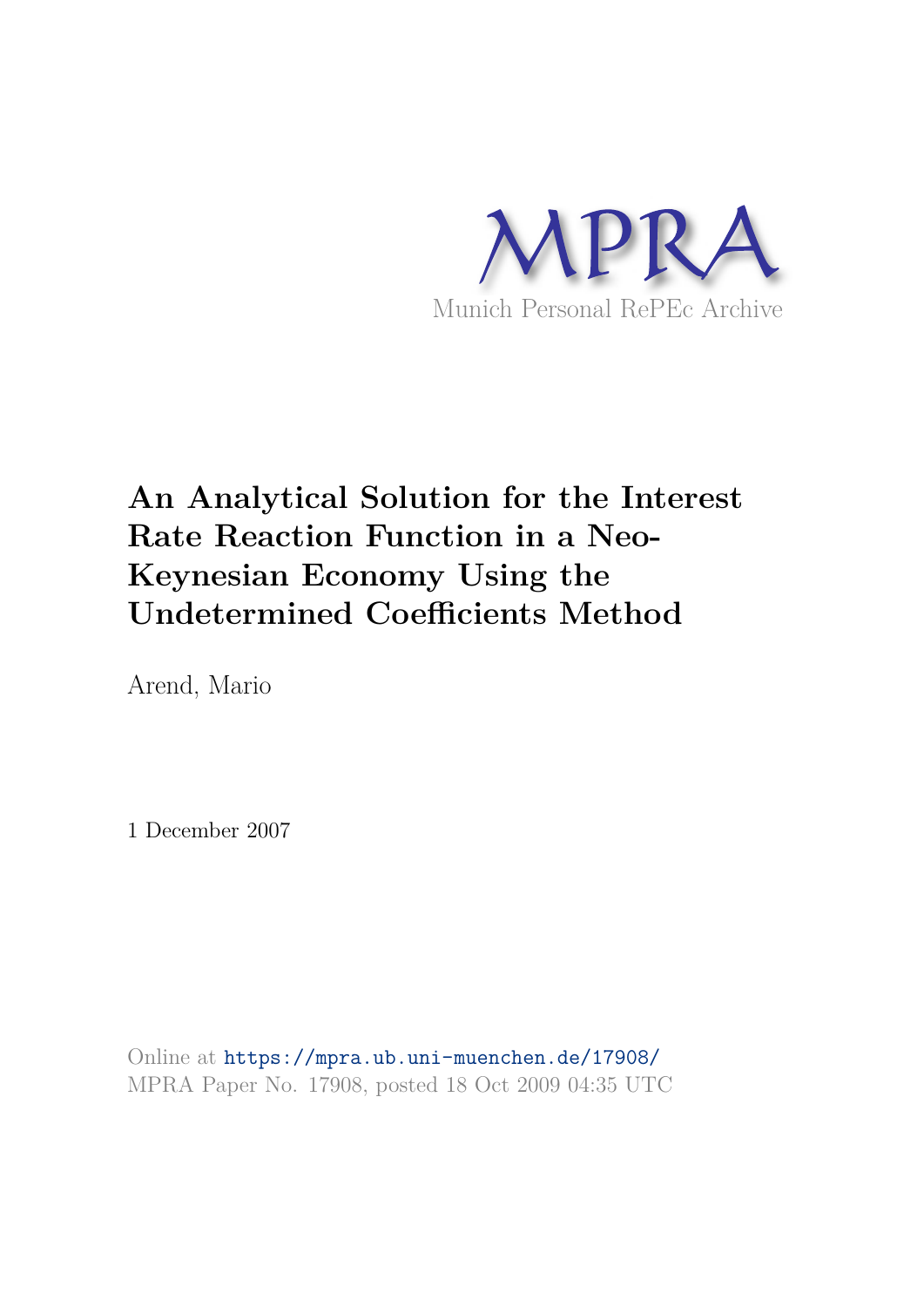### **An Analytical Solution for the Interest Rate Reaction Function in a Neo-Keynesian Economy Using the Undetermined Coefficients Method**

#### **Mario Arend**

#### **December 2007**

#### **Abstract**

In this research note I propose the use of the undetermined coefficients method as an alternative approach to solve the Central Bank optimization problem in a neo-keynesian economy. The advantage of using this method is that it provides a theory as to how rational expectations are constructed, and how shocks in the economy are propagated, in order to find an analytical solution for the interest rate reaction function in an economy with a forwardlooking behavior.

#### **1. An Alternative Analytical Solution for the Interest Rate Reaction Function**

 In general, the literature poses the Central Bank's optimization problem using the linear quadratic method.<sup>1</sup> The usefulness of this method is that it allows dynamic programming of the optimization problems and in some cases provides an analytical solution. Svensson (1998b) has developed a linear quadratic method for models considering a forward-looking behavior similar to the one proposed in the next section. However, this does not have an analytical solution. In the third section, using the undetermined coefficients method, an alternative procedure to solve the Central Bank optimization problem in an economy which has a neo-keynesian structure, is proposed. The advantage of this method is that it provides an analytical solution to the Central Bank's optimization problem, in an economy with a forward-looking behavior, incorporating the possibility of providing a theory into how the rational expectations are constructed, and how shocks in the economy are propagated. According to Rosende (2000), the hypothesis underlying this approach is that it identifies "the relevant theory in order to explain the variable's solution".

#### **2. Economic Structure and the Central Bank's Optimization Process**

According to Clarida, Gali and Gertler's (1999) neo-keynesian model, an economy can be described based on the aggregate demand function or IS curve (equation 1) and an inflation

<sup>1</sup> See, Collins et al (2004), Orphanides (1998), Rudebusch et al (1998), Svensson (1997), Svensson (1998a) and Svensson (1998b).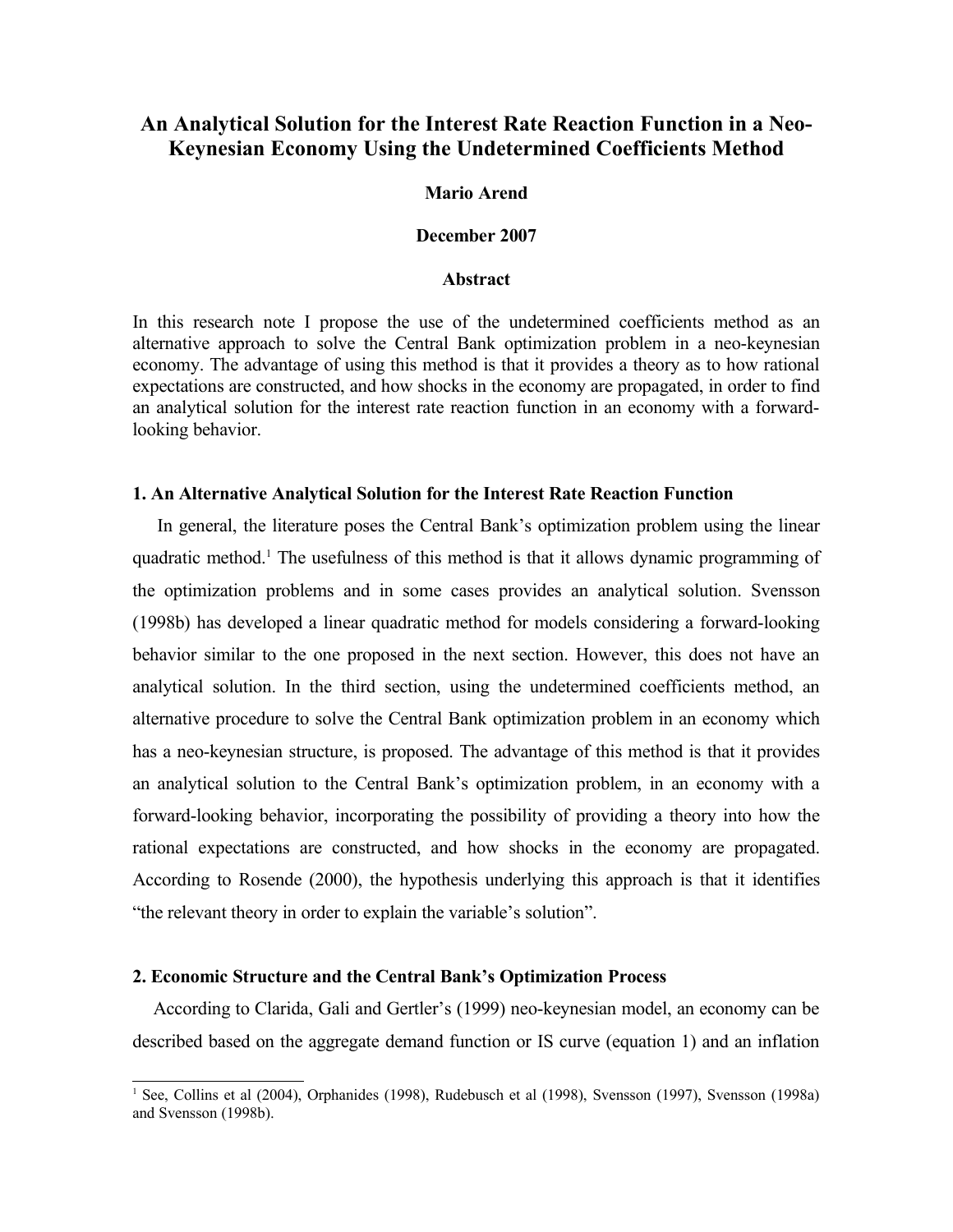function or Phillips curve (equation 2). These can be represented in the following two equations:

$$
y_{t} - y^{*} = E_{t}[y_{t+1} - y^{*}] - \varphi(i_{t} - E_{t}[\pi_{t+1}]) + g_{t} \quad (1)
$$
  

$$
\pi_{t} - \pi^{*} = \beta(E_{t}[\pi_{t+1} - \pi^{*}]) + \lambda(y_{t} - y^{*}) + \mu_{t} \quad (2)
$$

In the first equation,  $y_t$  is defined as the logarithm of the product at time t,  $y^*$  as the logarithm of the trend product (henceforth, we will refer to the difference  $y_t$ -  $y^*$  as the output gap),  $E_t$  as the expectation operator in period t,  $\varphi$  as the coefficient of the monetary policy real interest rate, it as the monetary policy nominal interest rate,  $\pi_{t+1}$  as inflation in the period t +1, and  $g_t$  as a positive exogenous aggregate demand shock. In the second equation,  $\pi_t$  is defined as the inflation in period t,  $\pi^*$  as the inflation target (henceforth, we will refer to the difference  $\pi_{t}$ -  $\pi^*$  as the inflation deviation),  $\beta$  as the coefficient of the future inflation deviation,  $\lambda$  as the coefficient of the output gap and  $\mu_t$  as a negative exogenous supply shock.

 On the other hand, we can describe the Central Bank's behavior from an optimization process that seeks to minimize its loss function. This optimization process aims to establish the monetary policy interest rate that allows the location of inflation in its target and to stabilize the product. The optimization process described next, considers a loss function minimized by the Central Bank, keeping in mind the economic structure that was previously described using equations (1) and (2). This optimization process is described by the following equations:

$$
\begin{aligned} \min_{\pi_t, y_t} \mathbf{E}_t & \sum_{t=0}^{\infty} \delta^t L_{T+t} \tag{3} \\ L_{T+t} &= \frac{1}{2} \Big\{ w(\pi_t - \pi^*)^2 + (1 - w)(y_t - y^*)^2 \Big\} \end{aligned}
$$

Equation 3 is the Central Bank intertemporal loss function. Where,  $\delta^t$  is the Central Bank's discount rate at time t which is in the range [0,1], and  $L_{T+t}$  is the loss function in the T+t period, where T is the starting period in the optimization process. Equation 4 defines the loss function during the T+t period, according to a weighted average between inflation deviation squared and the output gap squared, where w weights the inflation deviation and 1-w weights the output gap.

 There are two ways to solve this optimization problem: commitment and discretion. In the first case, the Central Bank attempts to guide its monetary policy according to a written rule.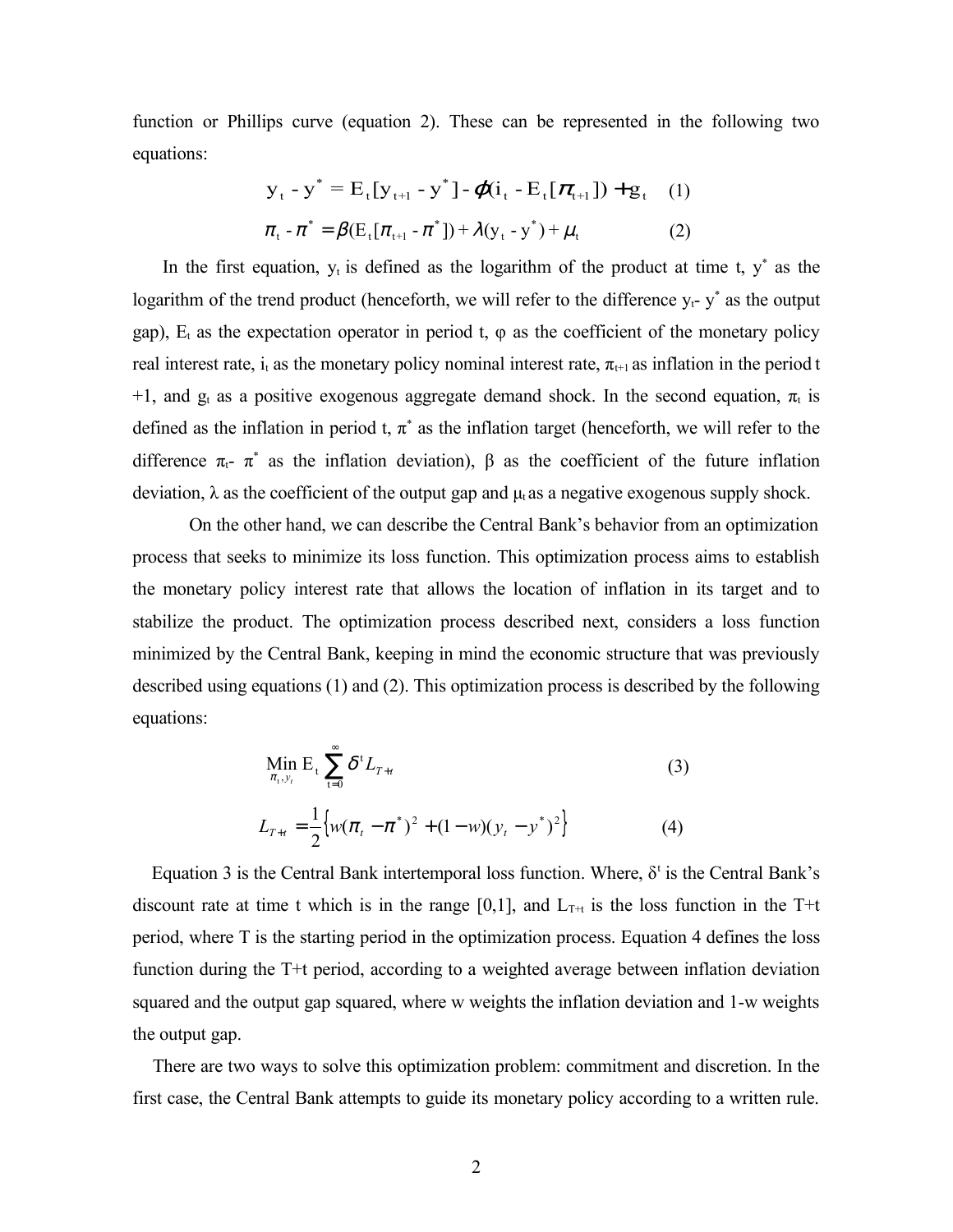In the second option, it periodically chooses which monetary policy rule it will use. Keeping in mind that reality is most similar to this last option; the problem will be solved under discretion.

## **3. Solving the Central Bank's Optimization Problem Using the Undetermined Coefficients Method**

 To solve the optimization problem under the undetermined coefficients method, 3 stages are needed:

*Stage 1:*

$$
Max_{\pi_t} - \frac{1}{2} \left\{ w(\pi_t - \pi^*)^2 + (1 - w)(y_t - y^*)^2 \right\}
$$
 (5)

Subject to the equation (2).

It is solved using a Lagrangian:

$$
\pounds = -\frac{1}{2} \{ w(\pi_t - \pi^*)^2 + (1 - w)(y_t - y^*)^2 \} + \theta \{ \pi_t - \pi^* - \beta (E_t [\pi_{t+1} - \pi^*]) - \lambda (y_t - y^*) - \mu_t \}
$$
\n(6)

Where  $\theta$  is the Lagrange multiplier.

It is derived with regards to  $\pi_t$ -  $\pi^*$  y  $y_t$ - y<sup>\*</sup>, obtaining the following first order conditions:

$$
\frac{\partial \pounds}{\partial (\pi_t - \pi^*)} = -w(\pi_t - \pi^*) + \theta = 0 \tag{7}
$$

$$
\frac{\partial \mathcal{L}}{\partial (y_t - y^*)} = -(1 - w)(y_t - y^*) - \theta \lambda = 0 \tag{8}
$$

Matching  $(7)$  and  $(8)$ :

$$
y_{t} - y^{*} = -\frac{w\lambda}{1 - w}(\pi_{t} - \pi^{*})
$$
\n(9)

Replacing (9) in (2):

$$
\pi_{t} - \pi^{*} = \frac{1 - w}{(1 - w) + \lambda^{2} w} \beta \big( E_{t} \big[ \pi_{t+1} - \pi^{*} \big] \big] + \mu_{t}
$$
(10)

#### *Stage 2:*

 To solve the problem using the undetermined coefficients method, rational expectations of  $\pi_{t+1}$ -  $\pi^*$  must be constructed, which is done as follows:

$$
\pi_t - \pi^* = \phi_1 \mu_{t-1} + \phi_2 \varepsilon_t \tag{11}
$$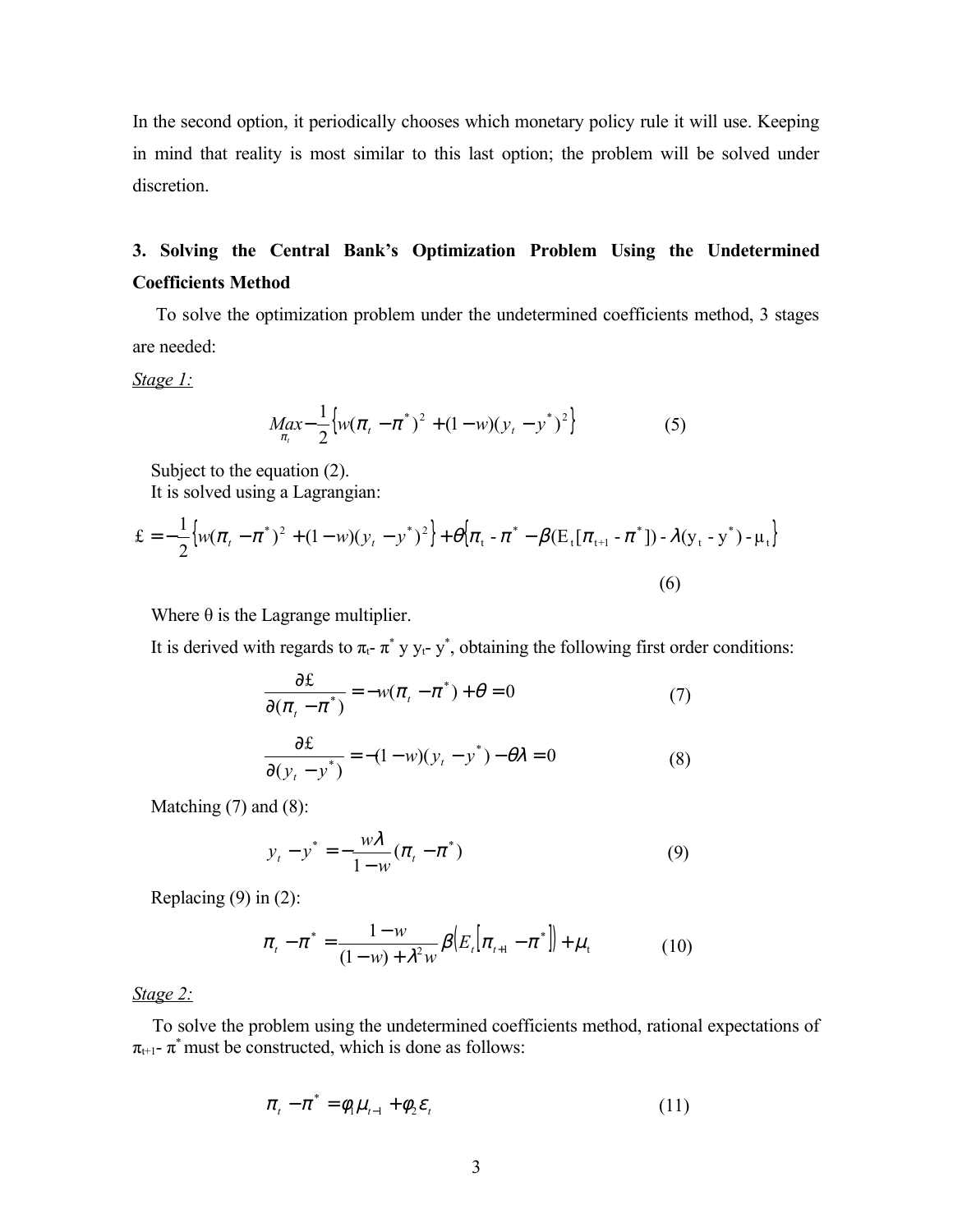Where  $\mu_{t-1}$  is the supply shock in t-1 and  $\varepsilon_t$  is the white noise error in t, which arises from the following autoregressive process of order 1 (AR[1]):

$$
\mu_i = \rho \mu_{i-1} + \varepsilon_i \tag{12}
$$

That satisfies the following conditions:

$$
\varepsilon_t \sim \mathcal{N}(0, \sigma_\varepsilon^2) \tag{13}
$$

$$
|\rho| < 1\tag{14}
$$

$$
E_t \varepsilon_{t+1} = 0 \tag{15}
$$

$$
E_t[\varepsilon_t \varepsilon_{t+1}] = 0 \tag{16}
$$

 Bringing forward the equation (11) one period and getting its rational expectations you obtain:

$$
E_{t}[\pi_{t+1} - \pi^*] = \phi_1 \mu_t = \phi_1(\rho \mu_{t-1} + \varepsilon_t)
$$
 (17)

Replacing (17) in (10) and matching with equation (11):

$$
\phi_1 \mu_{t-1} + \phi_2 \varepsilon_t = \frac{1 - w}{(1 - w) + \lambda^2 w} \{ \beta \phi_1 (\rho \mu_{t-1} + \varepsilon_t) + \mu_t \}
$$

$$
\phi_1 \mu_{t-1} + \phi_2 \varepsilon_t = \frac{1 - w}{(1 - w) + \lambda^2 w} \{ \beta \phi_1 (\rho \mu_{t-1} + \varepsilon_t) + \rho \mu_{t-1} + \varepsilon_t \}
$$
(18)

Ordering the right side of equation (18) you find value for  $\phi_1 y \phi_2$ :

$$
\phi_1 = \frac{\rho(1 - w)}{(1 - w) + \lambda^2 w + \beta \rho(1 - w)}
$$
(19)

$$
\phi_2 = \frac{(1 - w)}{(1 - w) + \lambda^2 w + \beta \rho (1 - w)}
$$
(20)

Replacing (19) and (20) in the equation (11):

$$
\pi_{t} - \pi^{*} = \frac{\rho(1 - w)}{(1 - w) + \lambda^{2} w + \beta \rho(1 - w)} \mu_{t-1} + \frac{(1 - w)}{(1 - w) + \lambda^{2} w + \beta \rho(1 - w)} \varepsilon_{t}
$$
\n(21)

Using the equation (12):

$$
\pi_t - \pi^* = \frac{(1 - w)}{(1 - w) + \lambda^2 w + \beta \rho (1 - w)} \mu_t
$$
\n(22)

Replacing (22) in the first order condition solution (equation (9)), you get: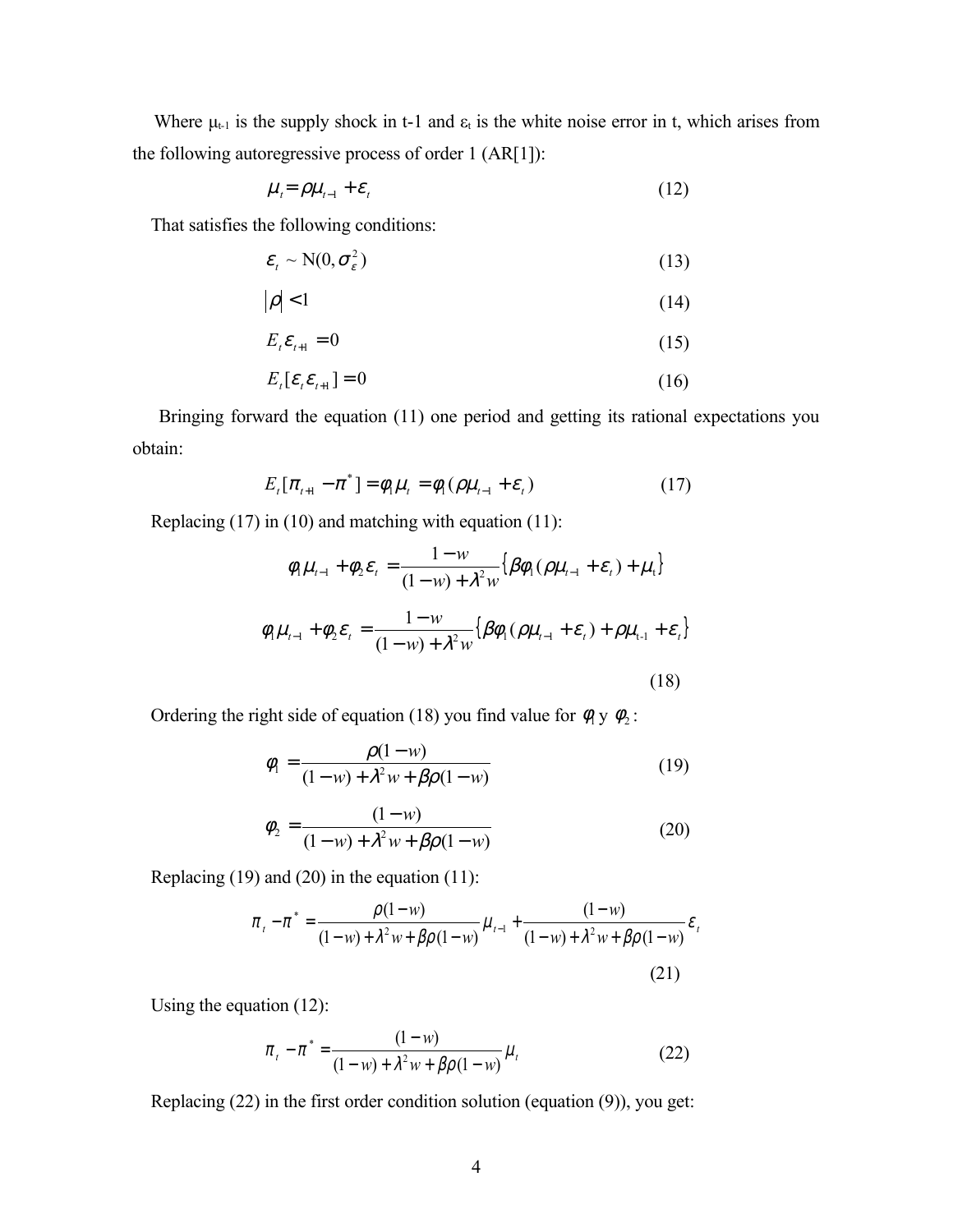$$
y_t - y^* = -\frac{w\lambda}{1 - w} \left( \frac{(1 - w)}{(1 - w) + \lambda^2 w + \beta \rho (1 - w)} \mu_t \right)
$$
  

$$
y_t - y^* = -\frac{w\lambda}{(1 - w) + \lambda^2 w + \beta \rho (1 - w)} \mu_t
$$
 (23)

Considering an autoregressive process, one can express the future inflation deviation as follows:

$$
E_t[\pi_{t+1} - \pi^*] = \rho(\pi_t - \pi^*)
$$
\n(24)

Replacing (22) in (24):

$$
E_t[\pi_{t+1} - \pi^*] = \rho \frac{(1 - w)}{(1 - w) + \lambda^2 w + \beta \rho (1 - w)} \mu_t
$$
 (25)

Working out the value  $\mu_t$ :

$$
\mu_{t} = \frac{(1 - w) + \lambda^{2} w + \beta \rho (1 - w)}{\rho (1 - w)} E_{t} [\pi_{t+1} - \pi^{*}]
$$
\n(26)

*Stage 3:*

Obtaining  $i_t$  from the aggregate demand curve (1):

$$
i_{t} = \frac{1}{\varphi} \Big\{ E_{t} [y_{t+1} - y^*] - (y_{t} - y^*) + \varphi E_{t} [\pi_{t+1}] + g_{t} \Big\}
$$
 (27)

 Using the expectation of the equation (9) going forward one period and the equation (23) in the equation (27), you obtain:

$$
i_{t} = \frac{1}{\varphi} \left\{ -\frac{w\lambda}{1 - w} E_{t} (\pi_{t+1} - \pi^{*}) + \frac{w\lambda}{(1 - w) + \lambda^{2} w + \beta \rho (1 - w)} \mu_{t} + \varphi E_{t} [\pi_{t+1}] + g_{t} \right\}
$$
\n(28)

Using  $(26)$  in  $(28)$ , you get to:

$$
i_{t} = \frac{1}{\varphi} \left\{ -\frac{w\lambda}{1 - w} E_{t} (\pi_{t+1} - \pi^{*}) + \frac{w\lambda}{\rho(1 - w)} E_{t} [\pi_{t+1} - \pi^{*}] + \varphi E_{t} [\pi_{t+1}] + g_{t} \right\}
$$
\n(29)

Rearranging, you have:

$$
i_t = \frac{1}{\varphi} \left\{ -\frac{w\lambda \rho - w\lambda}{\rho(1-w)} E_t(\pi_{t+1} - \pi^*) + \varphi E_t[\pi_{t+1}] + g_t \right\}
$$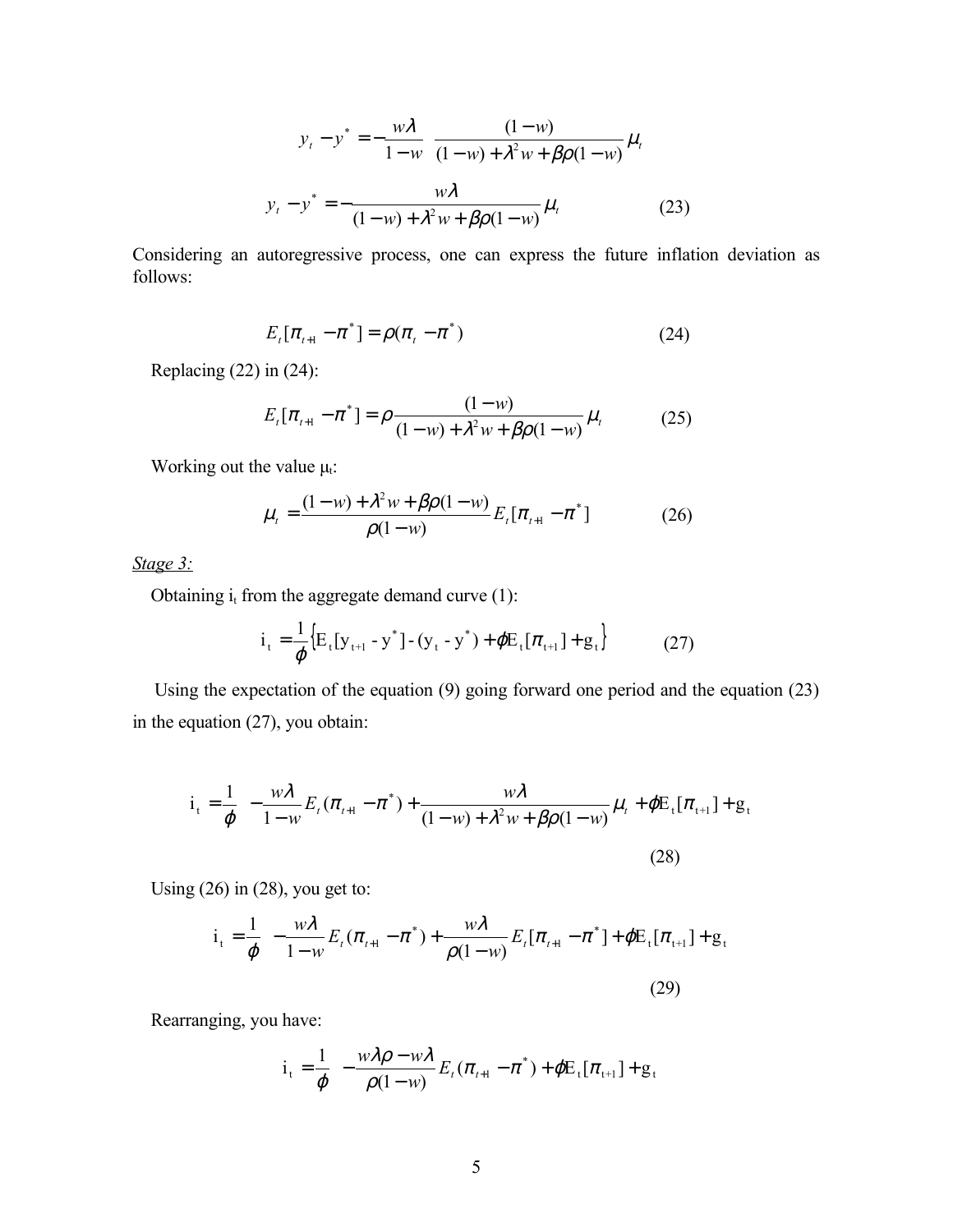(30)

Splitting the elements of (30) and factoring, you obtain:

$$
i_{t} = \frac{1}{\varphi} \left\{ -\frac{w\lambda\rho - w\lambda - \varphi\rho(1-w)}{\rho(1-w)} E_{t}(\pi_{t+1}) + \frac{w\lambda\rho - w\lambda}{\rho(1-w)} \pi^{*} + g_{t} \right\}
$$
(31)

Subtracting and adding  $\varphi \pi^*$  inside the parenthesis of the equation (31) and reordering, you get:

$$
i_{t} = \frac{1}{\varphi} \left\{ -\frac{w\lambda \rho - w\lambda - \varphi \rho (1 - w)}{\rho (1 - w)} E_{t} (\pi_{t+1} - \pi^{*}) + \varphi \pi^{*} + g_{t} \right\}
$$
(32)

You can rewrite equation (32) as follows:

$$
i_{t} = \frac{\varphi \rho (1 - w) + w\lambda - w\lambda \rho}{\varphi \rho (1 - w)} E_{t} (\pi_{t+1} - \pi^{*}) + \pi^{*} + \frac{1}{\varphi} g_{t}
$$
\n(33)

Subtracting  $E_t(\pi_{t+1})$  at both sides of equation (33):

$$
i_{t} - E_{t}(\pi_{t+1}) = \frac{\varphi \rho(1-w) + w\lambda - w\lambda \rho}{\varphi \rho(1-w)} E_{t}(\pi_{t+1} - \pi^{*}) + \pi^{*} + \frac{1}{\varphi} g_{t} - E_{t}(\pi_{t+1})
$$
\n(34)

Where  $i_t$ -  $E_t(\pi_{t+1})$  corresponds to the real interest rate of monetary policy that was defined as  $r_t$ .

Reordering the equation (34):

$$
r_{t} = \frac{w\lambda - w\lambda\rho}{\varphi\rho(1 - w)} E_{t}(\pi_{t+1} - \pi^{*}) + \frac{1}{\varphi}g_{t}
$$
(35)

Making the following definitions:

$$
\gamma_1 = \frac{1}{\varphi} \tag{36}
$$

$$
\gamma_2 = \frac{w\lambda - w\lambda\rho}{\varphi\rho(1 - w)}\tag{37}
$$

The reaction function could be expressed as follows:

$$
r_{t} = \gamma_{1} g_{t} + \gamma_{2} E_{t} (\pi_{t+1} - \pi^{*})
$$
\n(38)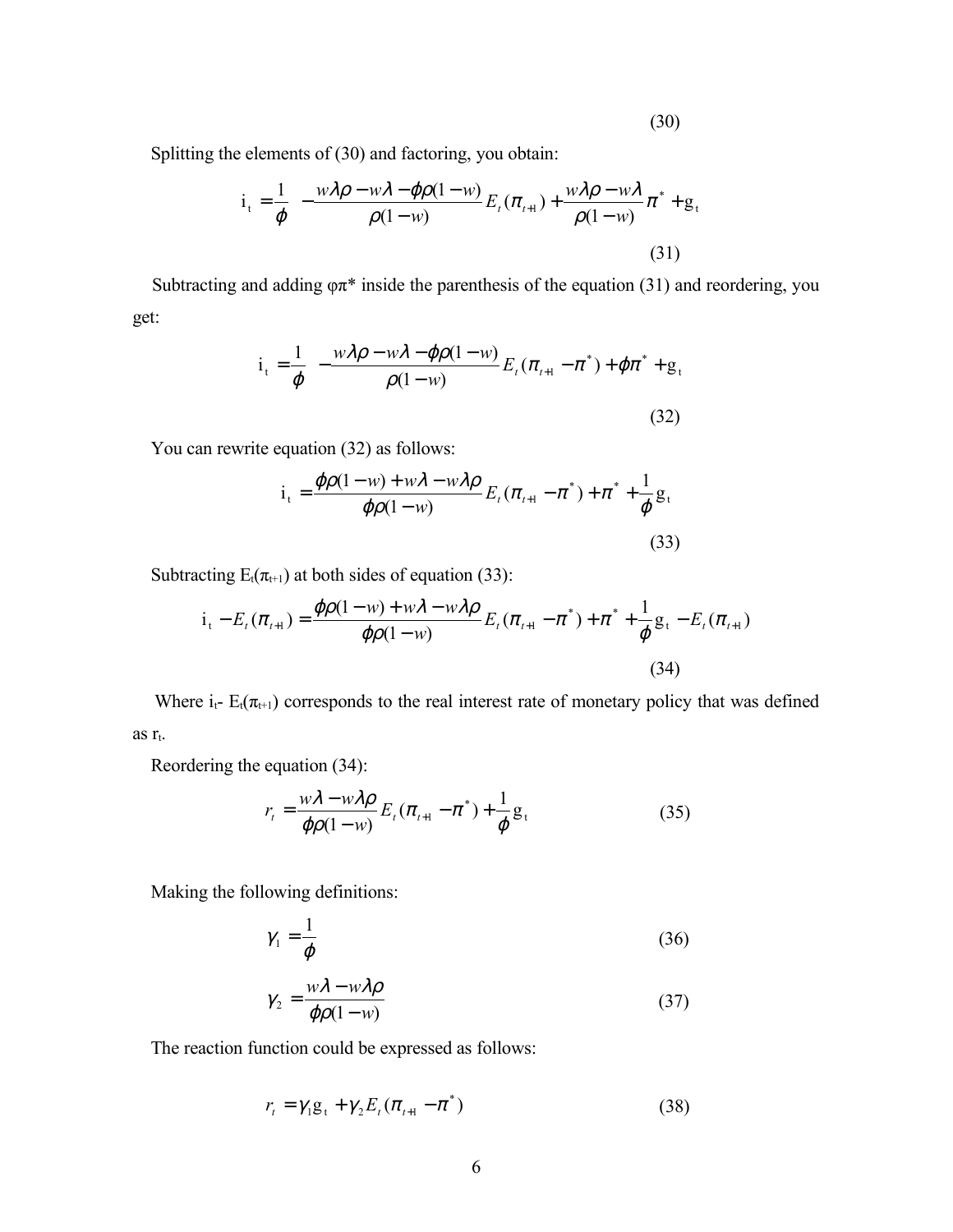#### **5. Conclusion**

 In this research note an alternative solution for the Central Bank's optimization problem is proposed using the undetermined coefficients method. In this case, the interest rate reaction function is the same as that obtained by other procedures (see, Clarida, Gali and Gertler (1999)), but has the advantage of providing a theory of how rational expectations are constructed, and how shocks in the economy are propagated. The undetermined coefficient procedure leaves open the possibility that the rational expectations differ from the structure of the economy and this way new elements can be introduced to the analysis of the Central Bank's optimization problem.